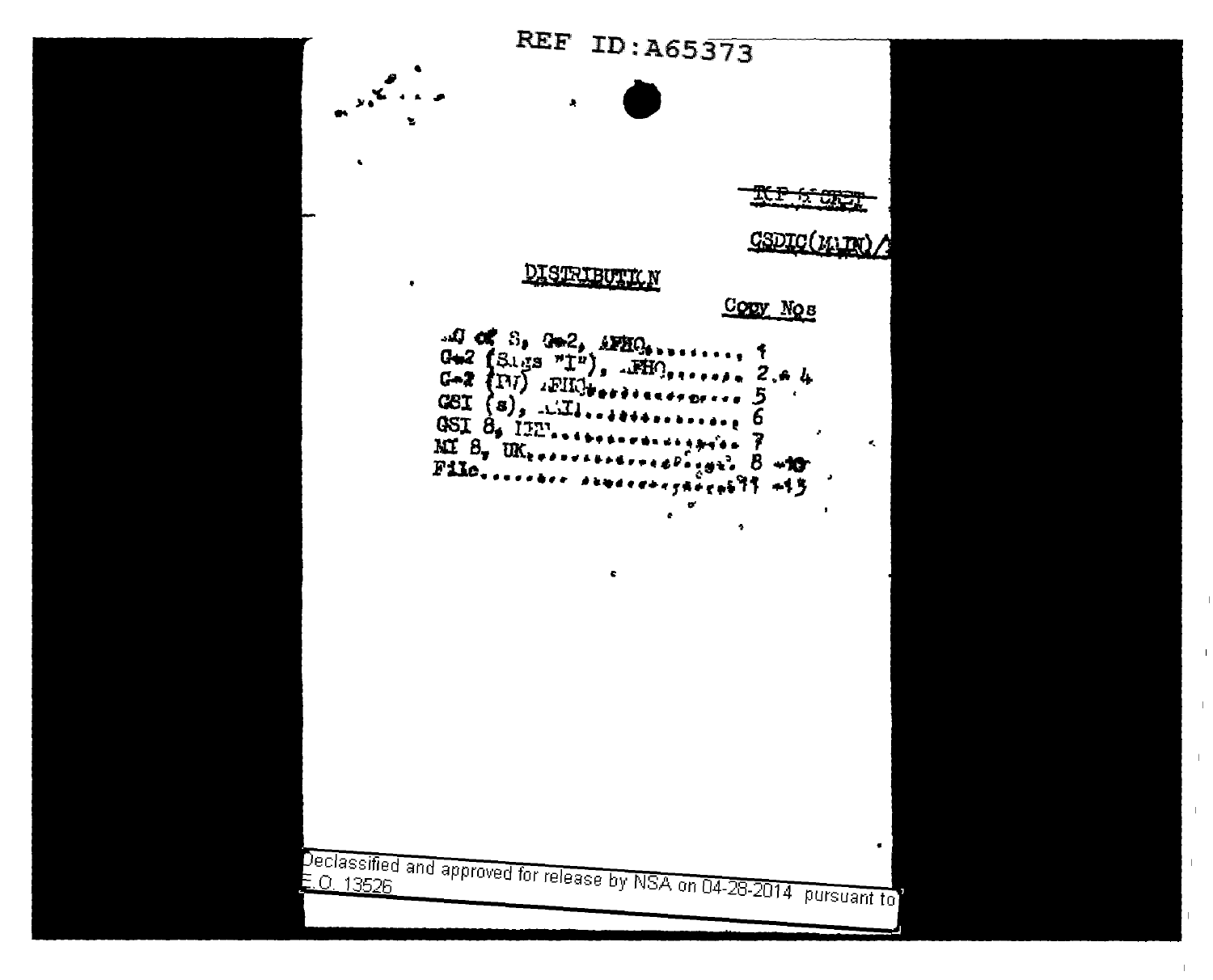1. Je interest 23. Ross 73 dille + M. A. people.  $NY-4$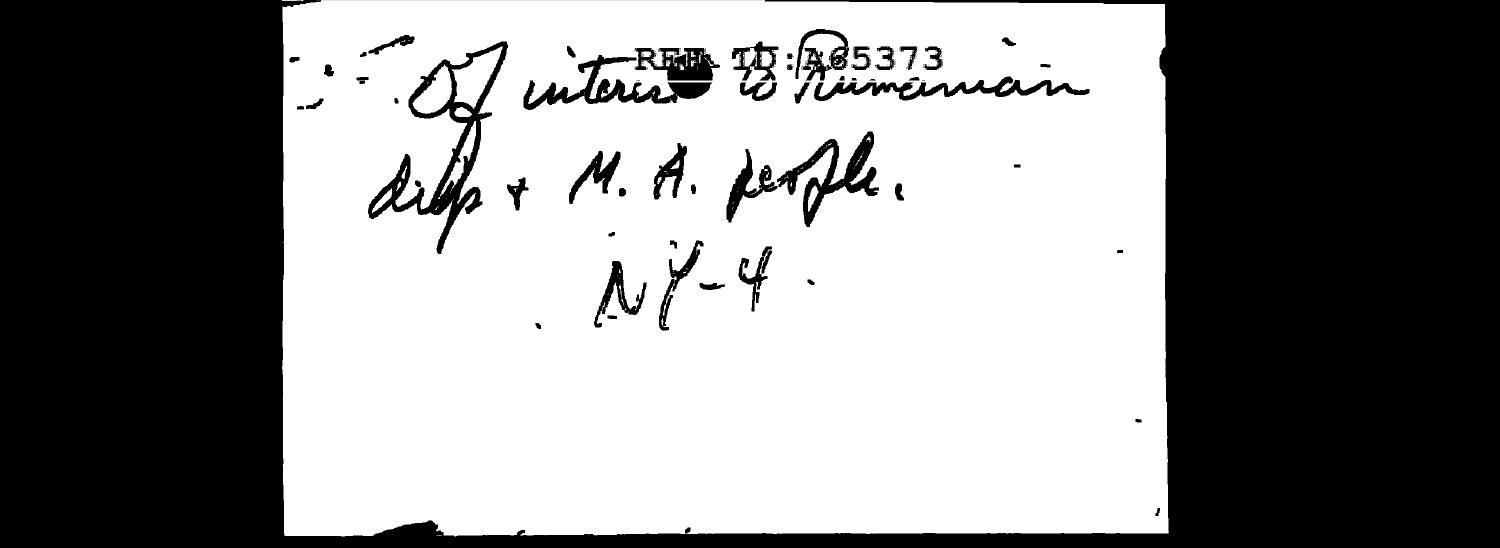**REF ID: A65373** 

TOP SMR E

 $CSD(C(\frac{1}{2})^{1/2})$  12.

#### FIRST DETAILED INNERSOCATION TO VASSALIO TODARO, Ciusopo

**Renk** Lt. Col  $\bullet$ Unit & Runotion: SIM Crygtographic Section: Head of Rescuden Group in Diplomatic Sub-Soction (till (cafianna : CSDIC.  $Q(\bar{W}_2, 29)$  Oct  $44$ . **Interrogated** 

Subject of Report: Rumanian Diplomatic Codos und Cigars

#### 1. **FREAKHLE.**

Source is a 49 year old Sicilian, a regular artillery officer, the pired SIM Cryptographic Soction in 1934. He speaks Runnian, and was responsible for all work done by the Diplomatic Sub-Sec on Russmicn Ciplomphic codes and ciphers. Then the Armistice was declared he went into hiding to avoid being forced into the SID

# Reliability: Fuirly good

#### $2.$ RUMANIAN DIPLOMATIC CODES AND CIPHERS (till Armintico)

#### (a) Traffic passed

Source stated that Rumanian diplomate always had the habit of "trilling a lot". Traffic was especially heavy when TITULECU was Toroign Hinister, and gurkienismly when he was head of the League of Nations Assochly.

Military Attachs traffic was nore restricted in volume before the tur, but during the war mil attaches also sent a large music of telegrens. During the unr also LISBON traffic provided a good deal of usoful i.m. (SHI Orygoo Son boding able to read it), as the Rumanian Minister there used to rely is all his correrousions with forsign diplomate.

#### attice has pollow a humiling to abodive from (d)

Although the systems employed and the froguent changes in system grovided for fairly good security, cipher clerks were per, the pre-war PARIS logalical clerks being the worst. Often BUCHAREST would ask for a telegran to be repeated on it could not bo road.

Encoding and onciphering of tenin in Runation was done without regard to the cnetic rules posiliar to the language, encort in the case of "T" cedilla, thich spelt "TZ". The mound "Sf", represented by "5" codilla, and the vouble dorived encipe bared as "3" and "4" respectively.

## ) Diplomiio Codes.

Senroe confirmed HUI's statement in CEOR/CUY 4. para. J.D.I.o. Mat SEM comies of each code being available. Codes were of the five-figure type, and several would be used at one and the same time, the next recent ones being employed for traffic of greater socurity value.

Reciphor was used except where noninges were not considered ingartego. Enhassies and Legations used the same cofon, Ay there were some, such as there HHISHKI Legation, not an important one, whole four books in use. The wine applied to the diplomatic agencies in 100000 , we will condition during the war (1939-1941), when traffic was on a more reduce soal..

The reciphor tables were built we on the principle of single stor dension of digits ("inversions dimensions"). Hoch definite table was allotted a man ore this product was given in the lay group at the begin ing of the sareonigram.

Mith recigner toble: Exx.plot

**COTE** DIGITS

RECIHER

 $\overline{\mathbf{a}}$ 2 Ű

recipher code groups: 10960 26700 56091 etc.

Turoonigrom toxt reads: 29105 40855 30512 otc.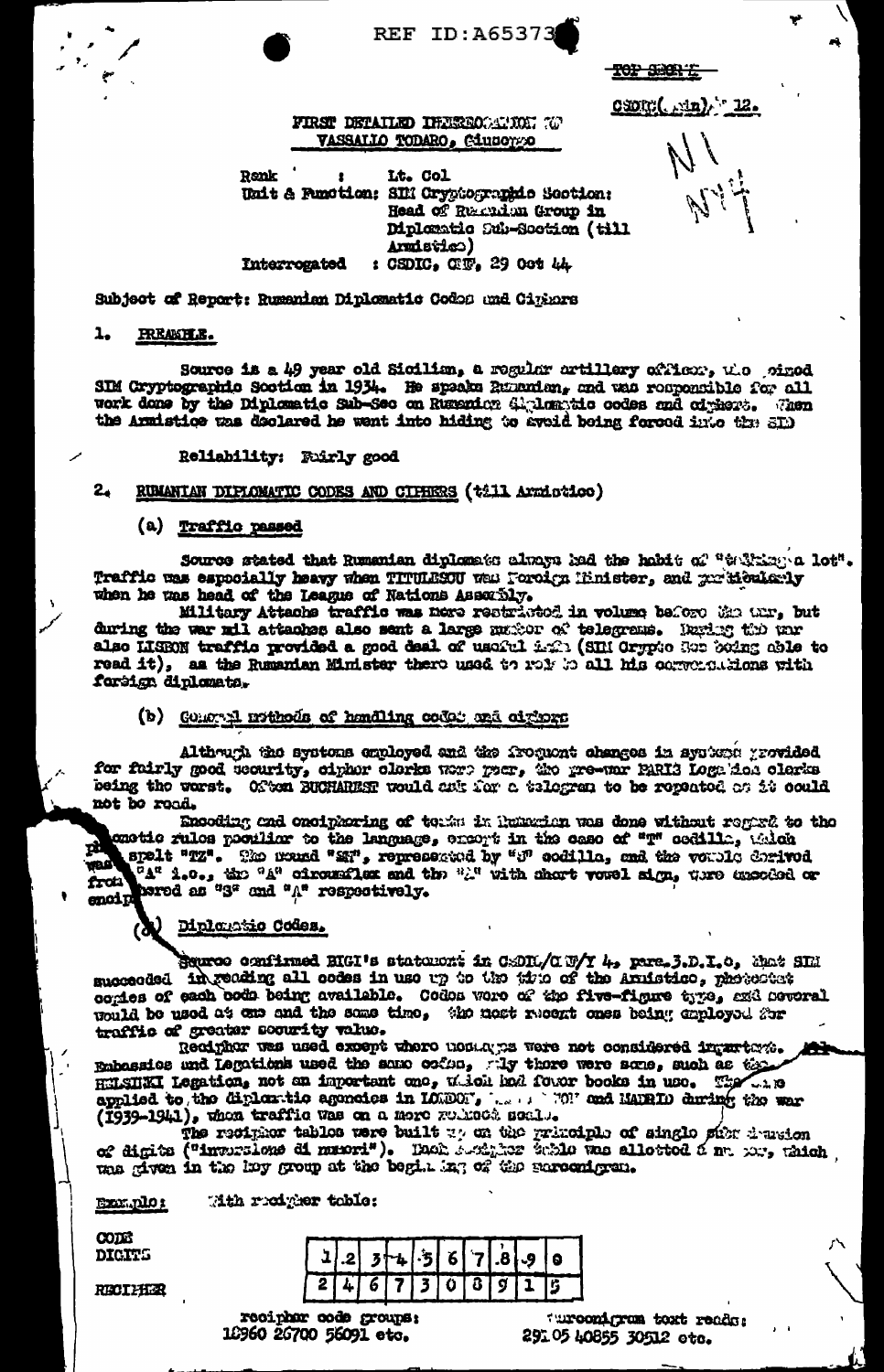

TOP SECRET

#### CSDIC(Main)/Y 12.

 $\overline{\mathbf{r}}$ 

 $\bullet_{\scriptscriptstyle\mathsf{A}}$ 

Subtraction or addition recipher tables were NOT used. If telegrams were long, the olear text would be encoded in several codes and reciphered by means of several tables. Marconigram would still contain one key group, the use of a different code and recipher being notified in the text.

### (d) Military Attaches' Codes and Ciphers.

Traffic between Mil Attaches and General Staff at BUCHAREST was in transposition oipher and five-figure code - of a more elaborate construction than the Diplomatic codes - with recipher tables.

### (i) The "Memory Cipher" ("Cifrul de Memorie")

This was a transposition oipher system with 6 boxes of 6 x 5 small squares of which the clear text was written<sub>x</sub>in after a certain pattern. If a message was, for example, 180 letters long, or more, the first 60 letters were written in the squares as shown by arrows 1-24 in App "A". The remainder of the letters was written in the other 120 free spaces from top to bottom, column by column (NB, or possibly also from bottom to top). The enciphered text was read off in groups of five from left to right<br>line after line. If the text was shorter than 180 letters - which rarely happened the first 60 letters were placed in position as above, and the remainder filled it, then read off line after line.

This cipher was used by the Rumanian Military Mission in ITALY, which had its main offices at MITAN, and one or two officers in ROME.

(ii) A Cipher on the lines of the RASTERSCHLUESSEL".

An underlay was used for six months. It consisted of a large rectangle of 14 spaces across and 20 spaces down, subdivided into four equal rectangles of 7 spaces across and 10 spaces down. Some spaces were cancelled, on the pattern of cross-word puzzles. The olear text was written in, along a certain pattern, as may be seen from the suggested example at App. "B". The pattern varied from message to message and was indicated to the addressee by means of a key group.<br>Source could not remember if the lines were numbered; he thought that only

the columns were numbered, consecutively from  $1 - 14$ , and that the key group gave the column from which enciphering started, along a pattern drawn on the trace used in conjunction with the underlay.

#### $(iii)$ Five-figure Code

This code was used by Mil Attaches and possibly by the Rumanian Mil Mission as<br>well, in 1942-43. Various systems of recipher were used, two of which were remembered by Source in some detail. Source considered both the code and the recipher harder to break than the Diplomatic codes.

The five-figure code consisted of a book (size not given) in which each page<br>was numbered: by means of one of the four three-figure groups printed at the top. The<br>page was divided into two parts, each part containing 5 blo were alternative groups for the same clear letter or word (words nore commonly used). Inside each block of ten, the clear tert was arranged in a quasialphabetic order and each group was indicated by means of a block-digit (common to all ten groups in the blook), and a second digit which identified the group itself within the blook. See APP. "C".

The earlier aystem of reciphering this code was known as "fige" (pronounced "FISHE"), whereby small cards or tables of conversion of figures were placed alongside the code-group columns (in App "C" columns 1 & 2 and 4 & 5) to enable the encoding or decoding clerk to read off the equivalents of the blook and code-group digits.

This was replaced later by the following system:

The encoded version of any telegram was written on a form containing a number of rectangles, as illustrated in App<sup>sp</sup>. Each rectangle had 10 spaces across and 5 down. Pive-figure groups would be written out in columns, from bottom to top according to a certain key, which changed every six months. The reciphered version of the telegram would then be copied out in groups of five, line after line. No key group was contained in the marconigram. A.G. B.

F.G. ADAMS, CAPT.

for (R.P.F. EDWARDS) Lt. Col. **Gomdt.CSDIC(MAIN)** CMP.

 $C.S.D.I.C., (Math)$  $C-K-F$ .,  $9$  Nov.  $44.$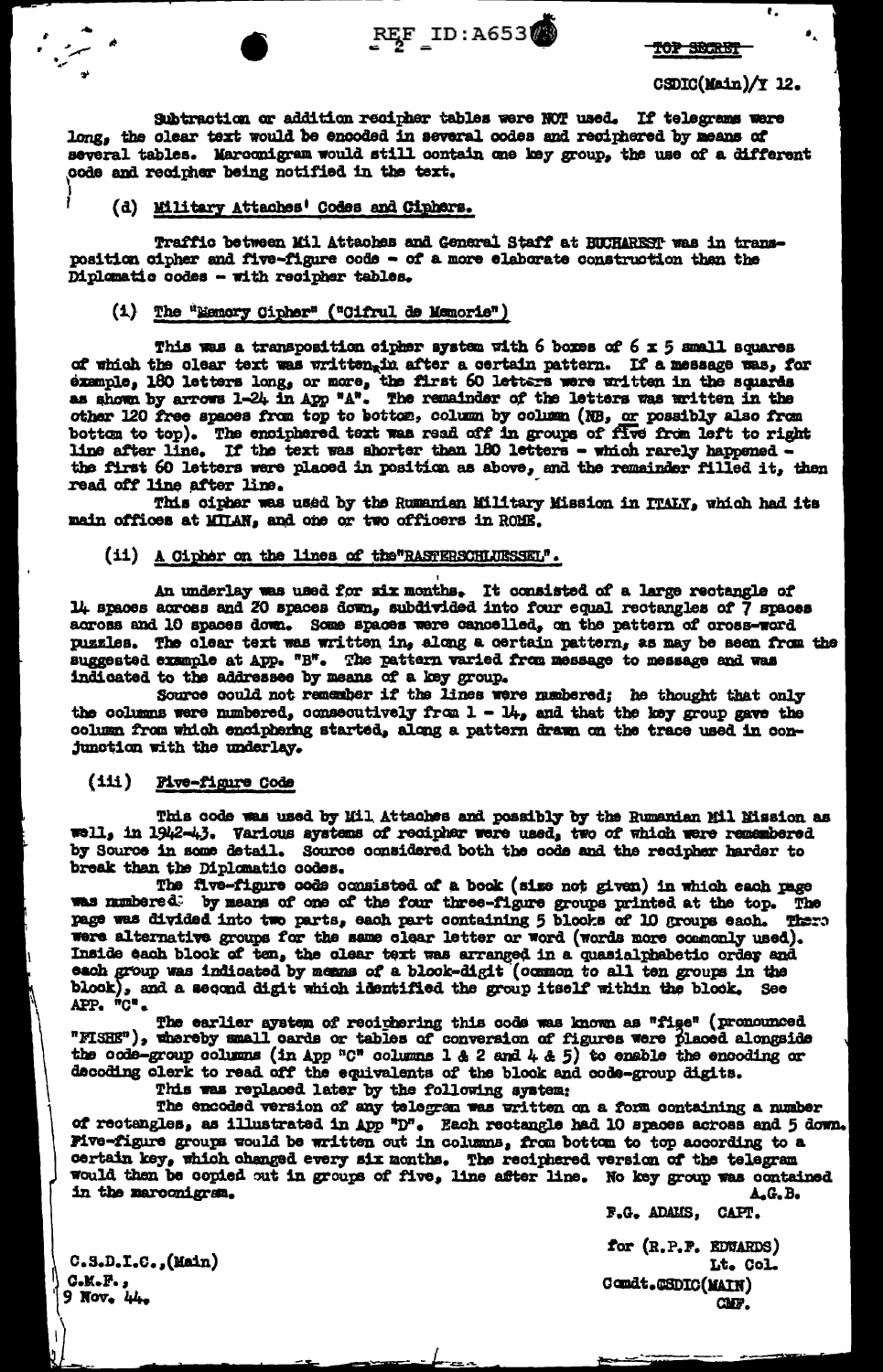REF ID: A65373

RUMANL JI HILITARY ATTACHES' CIPHER ("HEMORY CIPHER - "CIPRUL DE MEMORIE") TOP SECR (See para 2.d.1. of att report) CSDIC/Main)/Y 12

APPENDIX "A"



FOR CEMERAL CHEORCHE SECOND SECTION I HAVE THE HONOUR TO INFORM YOU THAT THE LARCE **ENCIPHER:** SCALE MAPS YOU DESPATCHED LAST WEEK HAVE NOT .. RRIVED YET STOP MAPS ARE URGENTLY REQUIRED STOP GERMAN STAFF REFUSE TO LEND IT MAPS X POP.

|  |  |                                                           |  |  | THE CONFIDENTIAL TERRET QUENT LE CARA CONTFULINTE |  |  |  |  |  |  |  |  |  |  |  |  |  |
|--|--|-----------------------------------------------------------|--|--|---------------------------------------------------|--|--|--|--|--|--|--|--|--|--|--|--|--|
|  |  |                                                           |  |  |                                                   |  |  |  |  |  |  |  |  |  |  |  |  |  |
|  |  |                                                           |  |  | FIGQTLP JLRJTLTGCE-TROCLLANDHLUMJE                |  |  |  |  |  |  |  |  |  |  |  |  |  |
|  |  | $\left  \mathbf{z} \right $ . $\left  \mathbf{z} \right $ |  |  | GINISOVYHF OF GIT OMERFERMAVP                     |  |  |  |  |  |  |  |  |  |  |  |  |  |
|  |  |                                                           |  |  | TUIN TI REESINA RD-NTGUOFF GETENE                 |  |  |  |  |  |  |  |  |  |  |  |  |  |

**MARCONICRAM READS:** 

"'

TAFTM SDAEO TEVTE WERAR SNIGE OSMIF UONIP PHOEA HYERH LWARO RETOP ERNFU DEEAY RSING HORRS LACAT EAWLR AIDIG CECTR OCFRN ATHLD MSAEE GEEOS ODSGH NOVYH PSOEL NISOM SIERA MAVFL GENEU POUSE AORTE SMAUR DERTG UOFFT ETEXA

N,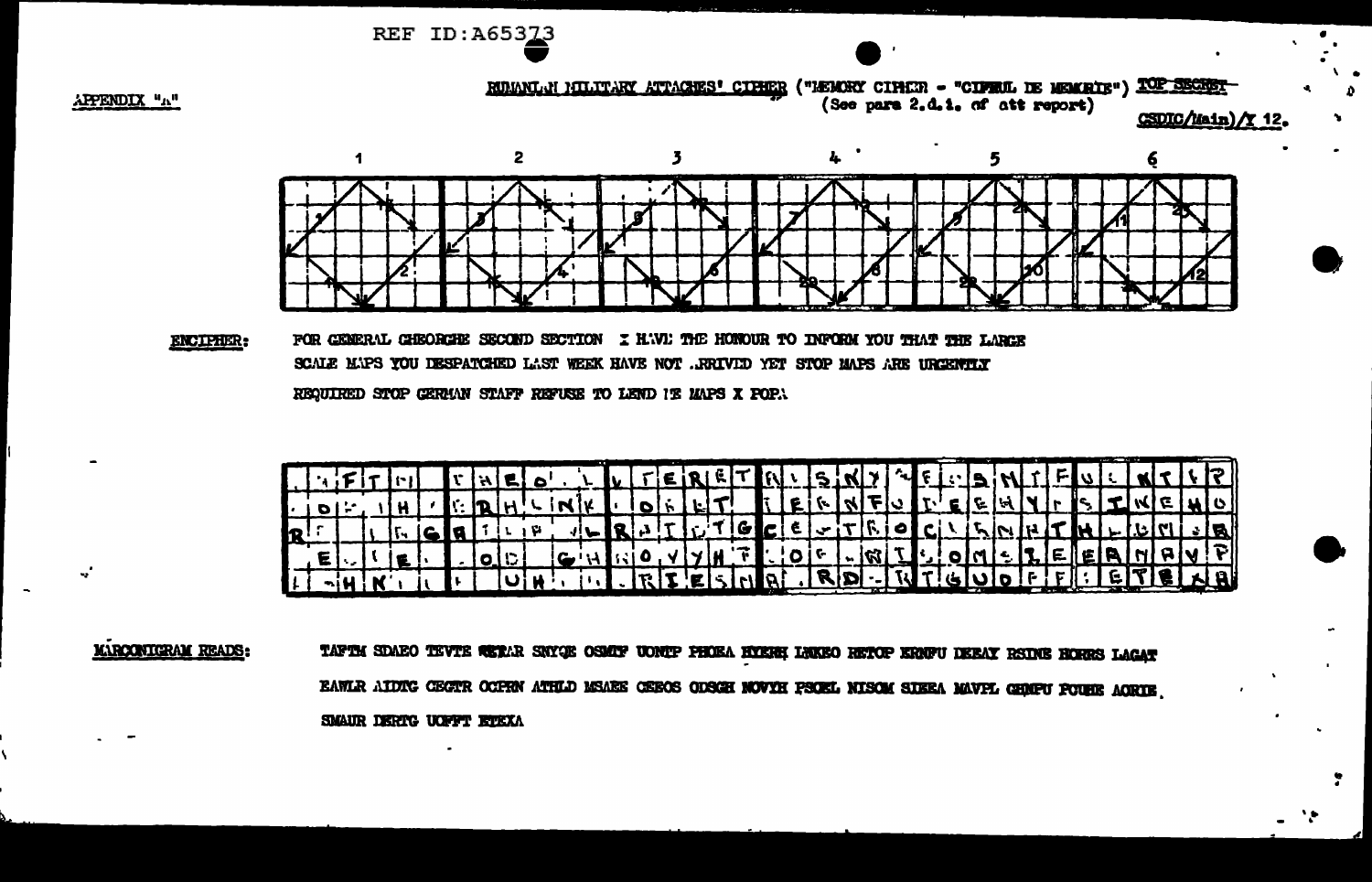

T

### APPENDIX "B"

 $\mathbf{C}$ 

 $\ddot{\cdot}$ 

 $\mathcal{L}$ 

**ROP SECRET** 

CSDIIC(Main) / 12.

 $\mathcal{C}^{\bullet}$ 

 $\cdot$ 

RUMANIAN MULTARY ATTACHES' CIFRER<br>(of para 2.d.11. of att report)



- 1. The underlay was changed every six months.
- $2<sub>•</sub>$ Bach telegram was enciphered on a different pattern, indicated by a keygroup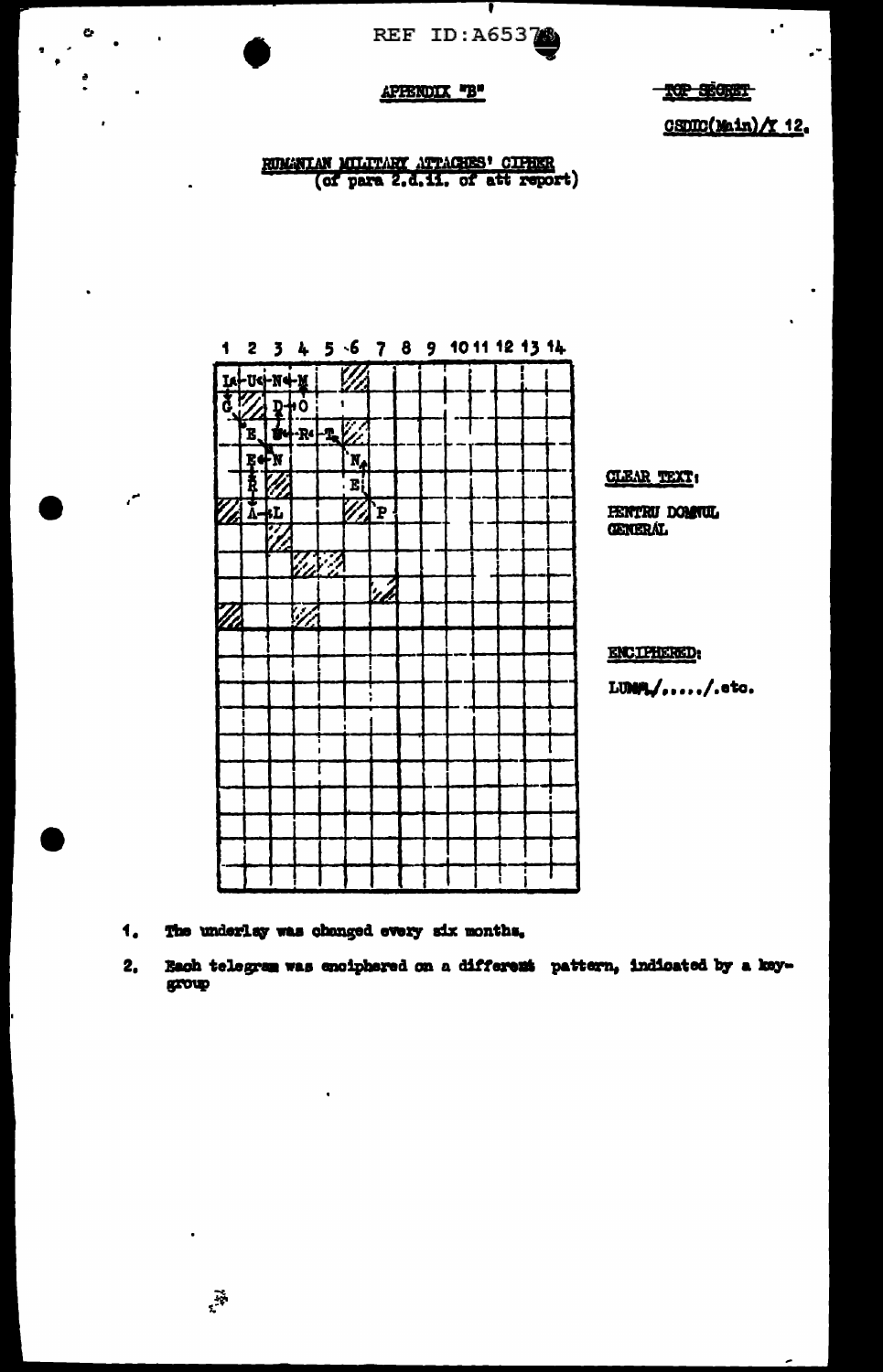

TOP SECRET

# APPENDIX "C"

 $\bullet$ 

 $\frac{1}{2}$ 

 $\bullet$ 

 $\epsilon$  ,  $\epsilon$ 

 $\cdot$ 

 $CSDIC(1001n)/T$  12.

 $\mathbf{r}_\mathrm{a}$ 

 $\frac{1}{2}$ 

RUMINIAN MILITARY ATTACHES' FIVE-FIGURE CODE PACE

|                   |                                   | 989                                                                        | $\mathbf{L}$                                    | 456               | $\bullet$            | 325 | œ | 049       |   |
|-------------------|-----------------------------------|----------------------------------------------------------------------------|-------------------------------------------------|-------------------|----------------------|-----|---|-----------|---|
| ٠<br>8            | 987651<br>$\frac{3}{2}$<br>4<br>Ω | $\pmb{\Lambda}$<br>$\pmb{\delta}$<br>$\pmb{\mathsf a}$<br>ANASTASIU<br>V7. |                                                 |                   |                      |     |   |           |   |
|                   |                                   |                                                                            |                                                 |                   |                      |     |   |           |   |
| $6\phantom{1}$    | 763208591                         |                                                                            |                                                 |                   |                      |     |   |           |   |
|                   |                                   |                                                                            |                                                 |                   |                      |     |   |           |   |
|                   |                                   |                                                                            |                                                 |                   |                      |     |   |           |   |
|                   |                                   |                                                                            |                                                 |                   |                      |     |   |           |   |
|                   |                                   |                                                                            |                                                 |                   |                      |     |   |           |   |
|                   |                                   |                                                                            |                                                 |                   |                      |     |   |           |   |
|                   |                                   |                                                                            |                                                 |                   |                      |     |   | $\bullet$ |   |
| $A = 98989$<br>87 |                                   |                                                                            | $\frac{88}{\text{or }45689}$ or $\frac{88}{87}$ | 88<br>32589<br>87 | 88<br>02 O4989<br>87 |     |   |           | ٠ |

 $\ddot{\phantom{a}}$